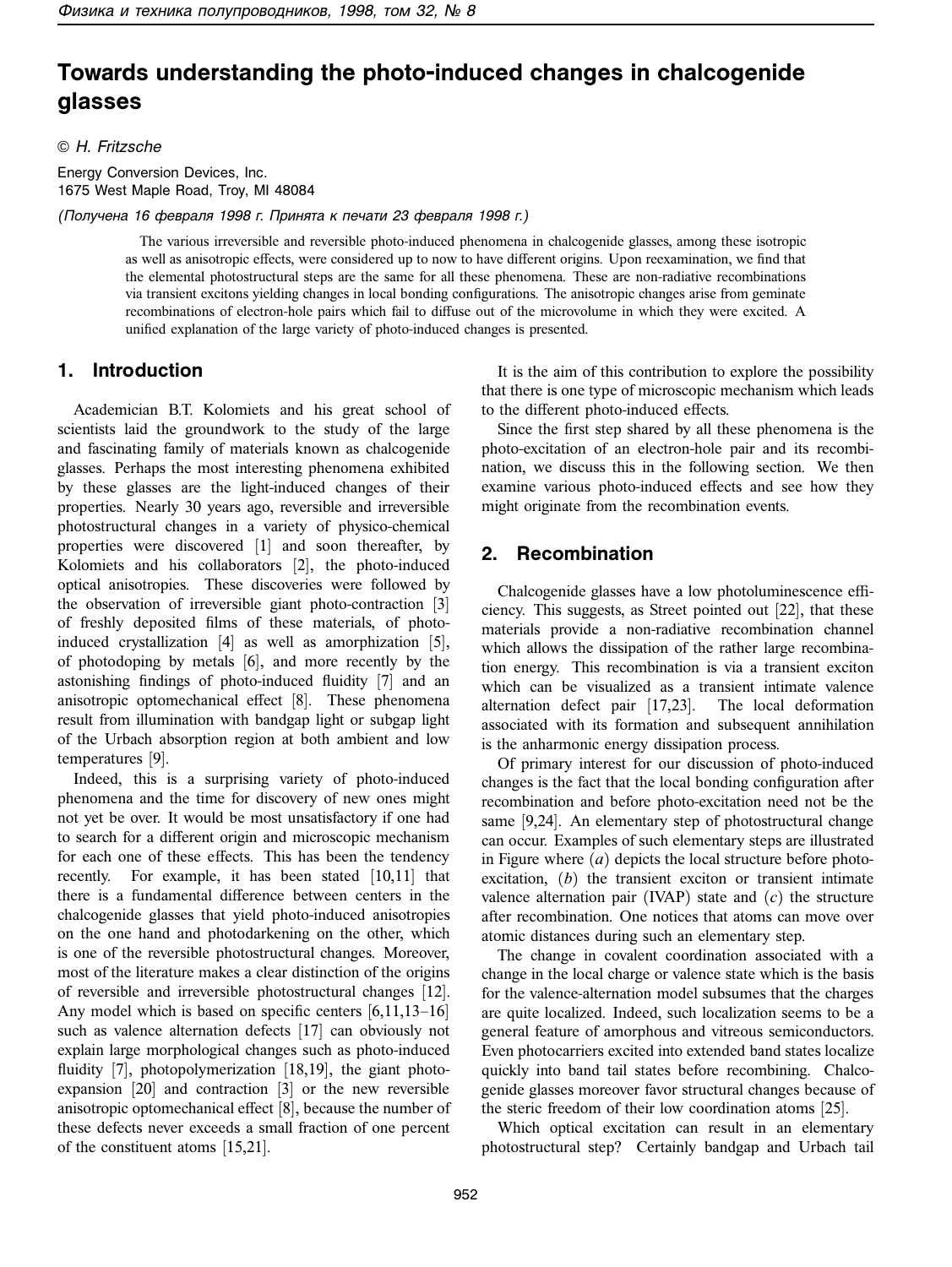

Examples of elementary steps of photostructural changes. White balls are chalcogens (C) and shaded balls are pnictide atoms (P). *a* — initial bonding configuration, *b* — transient self-trapped exciton after photon excitation,  $c$  — one of several new bonding configurations after recombination with motion of atom indicated by arrow.

excitations, but also excitations between band states and charged valence alternation defect states as well as an electronic excitation, i.e. an electron transfer, within an IVAP. In the latter case, the transient exciton consists of two neutral valence alternation defects which can relax to an IVAP of different configuration than the original one [11,15].

### **3. Photo-induced fluidity**

The illuminated chalcogenide glass will flow under uniaxial stress [7] since local band changes and atomic motions which tend to decrease the local strain energy will be favored [26]. The macroscopic nature of photo-induced fluidity proves that essentially all atoms are involved in these recombination-induced local bonding changes and not only specific and relatively rare defects or structures. In view of the recently discovered anisotropic optomechanical effect [8] one would predict that the photo-induced fluidity is larger for light polarized along the uniaxial stress than for perpendicular polarization.

It is useful to visualize the illuminated state of the glass as a dynamic state with constantly occurring changes in local bonding and atomic motions [24]. These will foster phase separation [27] and phase changes [4,5]. This internal activity will stop when the light is turned off, and the frozen-in structure may relax over time depending on the temperature.

# **4. Giant densification and photopolymerization**

Films which are strongly voided or have columnar structure are obtained with oblique vapor depositions onto cool substrates [3]. Such films can have up to 20% lower density. This density deficit can largely be removed by prolonged illumination [3]. Moreover, vapor deposition of binary and ternary chalcogenide films contain bond-saturated molecular units that exist in the depositing vapor, such as  $As<sub>4</sub>$  and As4S3. The degree of molecularity greatly diminishes with exposure to light and the films polymerize and resermble more the structure of a bulk glass [18,19].

Both these major topological and structural changes induced by light require motion of atoms and bonding rearrangements. These can result from the cumulative effect of a large number of elementary steps of photostructural changes caused by recombination events [24]. In other words, the dynamic illuminated state will bring about structural changes until a quasi-equilibrium is reached. This so-called lightsaturated state is still a dynamic state during illumination because local changes still occur without, however, changing the macroscopic properties. Since thermal annealing will also densify and polymerize freshly deposited films, it is easy to understand that this happens during illumination in the dynamic state [24]. These photostructural changes are, of course, irreversible.

## **5. Reversible isotropic changes**

One of many examples, but a typical one, is the reversible shift of the optical absorption edge [1,9,12,29–32]. Illumination produces a redshift of the edge which increases the absorpsion. This photodarkening can be reversed by thermal annealing near the glass transition temperature. Annealing actually starts after turning off the light and progresses with a wide spectrum of anneal energies.

During illumination, we have the dynamic state with all the recombination-induced local bonding changes and atom motions. The macroscopic physico-chemical properties will change until a balance is reached between thermal annealing, light-induced annealing and light- induced creation of higher energy local bonding arrangements. This balance is called the light-saturated state which depends on light intensity and ambient temperature [24]. It is a state of higher energy relative to the annealed state because, otherwise, it would not return to the annealed state. Its structure differs from that of the annealed state. Diffraction experiments [1,28,29] and computer modeling have taught us that the lightsaturated state has less medium range order [32], i.e. is more disordered, than the annealed state. Photodarkening is believed to arise from enhanced  $\langle$ lone pair $\rangle$ – $\langle$ lone pair $\rangle$ interactions which broaden the valence band and, thus, cause a redshift of the absorption edge [1,9,28,33].

We see that the microscopic processes driving the reversible and irreversible photostructural changes are the same [24]. The difference arises from the initial states. Only the annealed state can be recovered by annealing, but not the voided and molecular structures of freshly deposited films. Both the reversible and the irreversible changes move toward the light-saturates state. They might not reach it when hindered by topological obstacles which cannot be overcome by the elementary photostructural steps.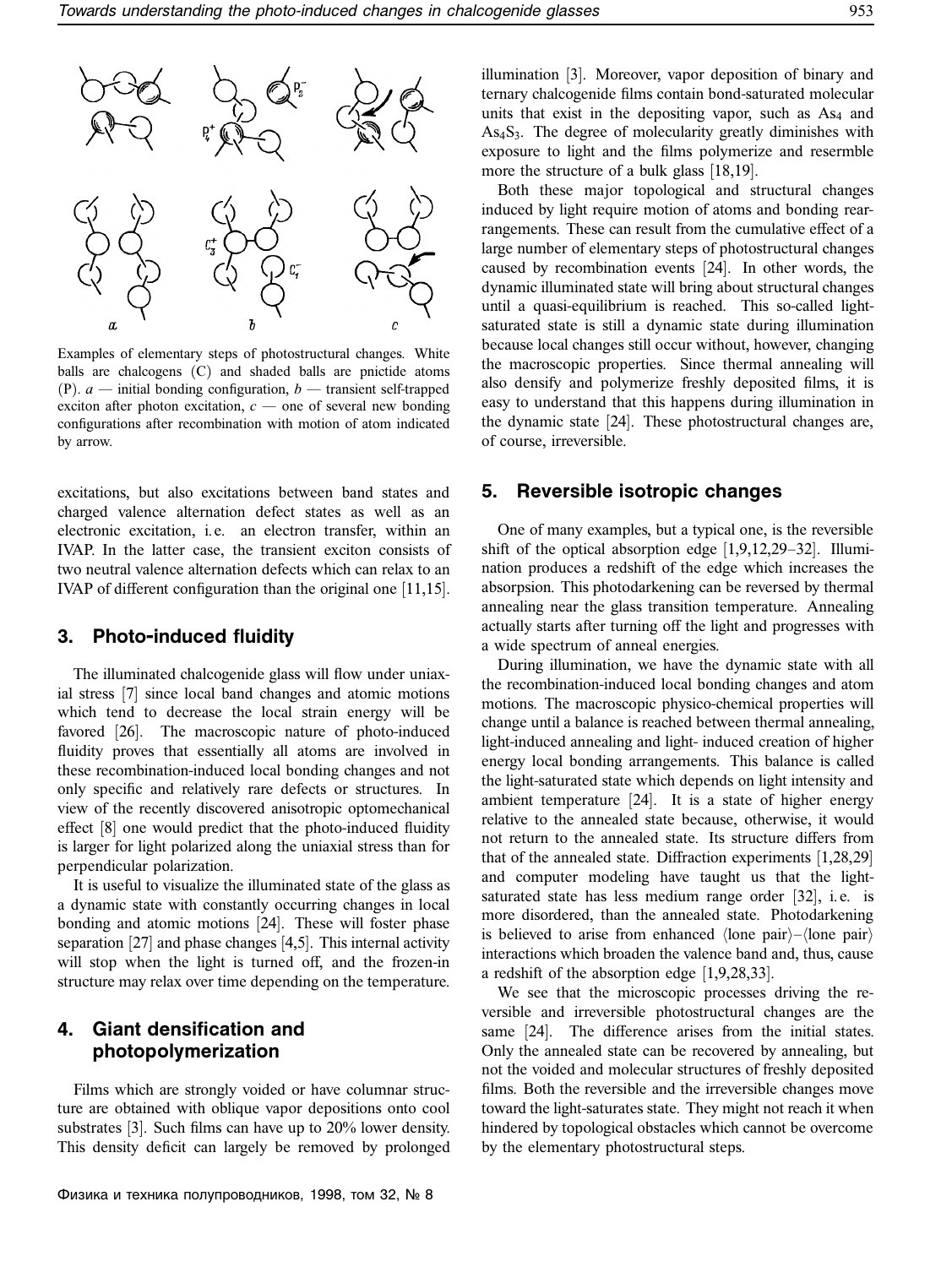The light-saturated state differs in a number of ways from the annealed state. Besides the decrease in medium range order, there is a larger concentration of IVAP defects and of wrong bonds. However, these play, at most, a minor role in the numerous physico-chemical changes associated with the reversible photostructural changes. This is supported by Tanaka et al.'s [34] observation that the efficiency of photodarkening is essentially the same for bandgap and subgap Urbach tail light, but is essentially zero for light absorbed in the defect band.

## **6. Photo-induced anisotropies**

Optically isotropic materials such as chalcogenide glasses can become optically anisotropic because they consist of and contain entities which are optically anisotropic [35,36]. The original macroscopic isotropy originates from the random orientations of the microscopic anisotropic entities. Because of their transverse nature, electromagnetic waves are anisotropic. Therefore, light-induced structural changes will inevitably produce macroscopic anisotropies not only of the optical or dielectric tensor [35–37], but of other physicochemical properties. For practical purposes, experiments are carried out with linearly or circularly polarized light. The resultant anisotropies are reversible if the photo-structural changes are reversible.

A recombination event which leads to a structural change of a microscopic anisotropic entity will change the orientation or nature of this anisotropy. This constantly happens everywhere in the material during illumination without, however, producing necessarily a macroscopic anisotropy. For this to happen, it is necessary that the recombining electron-hole pair was excited in the same microscopic anisotropic entity which undergoes the structural change. This means essentially that macroscopic anisotropies result from geminate recombinations of electron-hole pairs which do not diffuse out of the microscopic entity in which they were created by absorbed photons [35,36]. The lack of electron-hole pair diffusion and the geminate nature distinguishes the recombination events leading to anisotropies from all the other events which yield isotropic (or scalar) photo-induced changes. This important difference is the cause for the fact that the dependencies on temperature, light intensity, photon energy among other parameters are different for the anisotropic (vectoral) and isotropic (scalar) photo-induced effects.

What are these microscopic optically anisotropic entities in chalcogenide glasses? Intimate valence alternation pair defects (IVAPs) have a dipole moment and form one kind of such entities. After a photo-structural bonding change, its dipole moment will be changed. However, IVAPs are not the only anisotropic entities. Optical excitations from the valence band to the conduction band are transitions from lone-pair electron states to antibonding states [33]. These transitions are polarization dependent because of the low covalent coordination of chalcogens. Hence, any tiny microvolume of the material is optically anisotropic

and is altered with a photostructural change. Hence, all optical transitions, i. e. interband, Urbach tail, and defect transitions, are polarization dependent. Each elemental step of photosructural charge alters the local anisotropy. However, a macroscopic anisotropy can result only from non-radiative recombinations of electron-hole pairs that have not diffused away. Which of the various optical excitations fulfills this requirement can be determined by measuring the quantum efficiency for a given anisotropic effect as a function of photon energy.

These arguments can clearly be extended to anisotropies involving circularly polarized light because the small coordination number of chalcogenide glasses provides a local structure with sizable helicity [35,36].

## **7. Anisotropic optomechanical e**ff**ect**

Krecmer et al. [8] discovered a reversible anisotropic volume change induced by polarized light in a thin film of  $As_{50}Se_{50}$ . Contraction occurs along the direction of the electric field vector and dilatation perpendicular to that direction. Light from a He–Ne-laser was used whose energy *hv* ∼ 2 eV falls into the Urbach absorption region. This experiment shows that the anisotropies produced extend to other material properties besides the optical tensor. The magnitude of the effect suggests that the anisotropic microvolumes of the whole material are involved and not only IVAP defects. This is also the interpretation of the authors [8]. These new results imply that the elastic properties, sound propagation and probably many other material parameters of chalcogenide glasses become anisotropic with light exposure.

## **8. Photo-induced dichroism and birefringence**

These phemomena were discovered by B.T. Kolomiets and his school in 1979 [2]. The sign of the anisotropies of the absorption coefficient and refractive index agrees with the prediction of the model which attributes the change to a photostructural change in anisotropic entities or microvolumes resulting in a decrease of oscillator strength for the chosen light polarization and an increase for the other polarization directions [35,36].

There exists disagreement of whether the anisotropic entities are microvolumes of the inherently anisotropic local bonding structures of the chalcogenide material [9,35,36] or whether they are IVAP defects [11,13–15,38,39]. Both may, of couse, contribute with their relative contributions depending on the exciting photon energy as explained in Section 6. With light in the defect absorption band below the Urbach absorption region, only IVAPs can be excited. Larger photon energies can produce changes in the whole material. In the optomechanical experiment discussed in the previous section, the authors detected photo-induced dichroism originating from the anisotropic local bonding structures which are present throughout the material.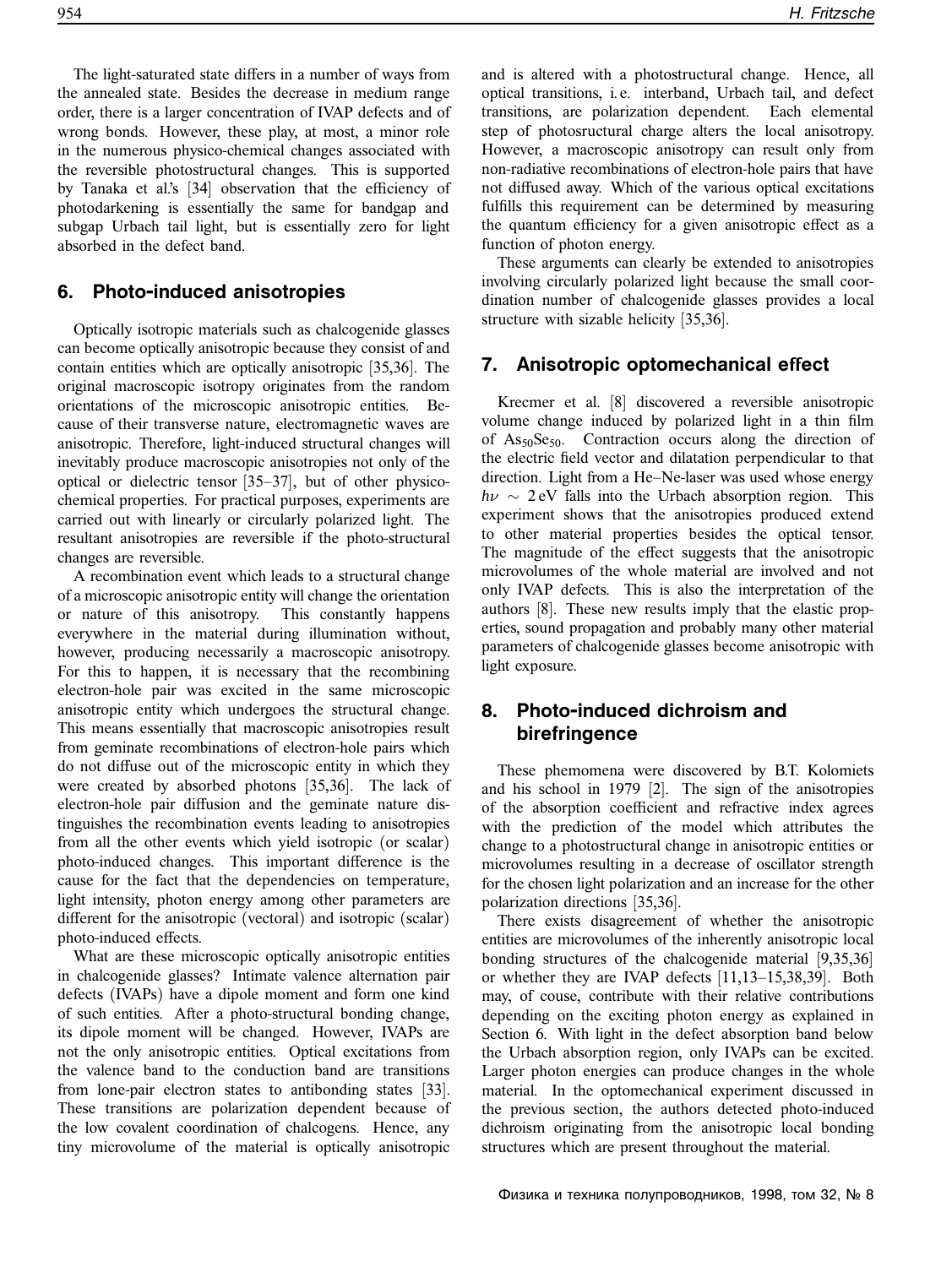In earlier experiments on dichroism, Lyubin et al. [10] emphasized that the effect observed was the same at the beginning and at the end of photostructural changes that lead to photodarkening. This suggests that IVAP centers, whose concentration increases with light exposure [21], contributed negligibly in those experiments. More recently, it was found that the kinetics of the photo-induced anisotropies change with light exposure [15,36]. The observed change in kinetics is no proof that IVAPs are involved. On the contraty, one would expect a much larger change in the magnitude of the anisotropies than observed when the IVAP concentration increases by orders of magnitude. As discussed in Section 5, essentially all local bonding structures change as the material goes from the annealed to the light-saturated state. This is accompanied with a change in density, elastic constants, hardness, and other properties. Therefore, a change in kinetics of the photo-induced anisotropies is not surprising. Moreover, more light is absorbed as the material photodarkens with time which affects the kinetics.

The anisotropic matrix elements governing optical excitations within a microvolume or an IVAP defect region will depend on the photon energy. Therefore, if the photon energy of the probe light differs greatly from that of the exciting light, it is possible that the photo-induced anisotropy disappears at a certain energy of the probe light or reverses its sign. While dichroism depends on the anisotropic absorption coefficient at the photon energy of the probe, the refractive index which governs birefringence is a Kramers– Kronig weighted average of excitations over all energies larger than the probe energy. The reflectivity near the bandgap energy is solely governed by the refractive energy. The reflectivity near the bandgap energy is solely governed by the refractive index while the extinction coefficient need be considered only at relatively high photon energies. A more complete picture of the physical processes would require measuring the induced anisotropy of the complex dielectric tensor as a function of photon energy.

Even in the light-saturated state, the optical axis of the induced anisotropy can be reoriented at will by changing the polarization direction of the exciting light. That illustrates the dynamic nature of the light-saturated state discussed in Section 5. This state is a dynamic equilibrium between constantly occurring local bonding changes during illumination and local thermal relaxation processes [36].

# **9. Photo-induced anisotropies in light scattering**

Many experiments studying photo-induced anisotropies are conducted by sending a laser beam of inducing polarized light through the sample and measuring with a polarized probe beam of greatly reduced intensity the transmitted light intensity and its polarization. Inhomogeneities and density fluctuations will cause scattering which, in addition to absorption, decrease the transmitted light intensity [40]. Scattering can be measured separately in directions away from the beam axis [41].

Inhomogeneities are self-enhancing as localities, which photodarken, absorb more photons from the inducing beam and darken further. The increase in refractive index associated with photodarkening produces light scattering inhomogeneities. With polarized inducing light all these phenomena carry isotropic as well as anisotropic components. The scattered light in turn produces photo-induced changes and inhomogeneities while passing through the material. Concurrently, the inducing light beam experiences self-focusing due to the increased refractive index caused by photodarkening in the laser beam channel. It is clear, therefore, that the rates of recombination events change with time and location even when the intensity of the inducing light remains constant.

These complex and interrelated processes may explain why one observes such a variety of interesting and often puzzling phenomena in these experiments.

## **10. Discussion**

While trying to find a unifying explanation of the photoinduced changes in chalcogenide glasses, we should address particular observations which stood in the way of such a unifying picture. The overemphasis of defects, in particular of IVAPs, as the origin of reversible photo-induced isotropic and anisotropic effects isolated major structural changes such as photo-induced fluidity, the optomechanical anisotropy, and the irreversible photostructural changes into a separate categori. Defects which number much less than one percent of the atomic sites can obviously not account for such major changes. We now understand that any atomic site of low coordination can participate in photo-induced changes which makes the distinction between major and minor effects unnecessary.

Still, in the terminology of defects, it was pointed out that the centers responsible for the optical anisotropies must be essentially different in origin from those responsible for isotropic effects, in particular for photodarkening [11]. As reasons for this conclusion were given (i) the different kinetics, (ii) different spectral excitation dependence, (iii) different annealing temperature and (iv) the observation that photo-induced anisotropies are observed even in glass compositions that show no or hardly any photodarkening.

As was discussed earlier, the main difference between scalar and vectoral effects is that the latter result only from geminate recombinations of electron-hole pairs which fail to diffuse out of the absorption microvolume. It is conceivable that certain defects favor this subset of recombination events. This, however, is not generally the case since the vectoral optical effect is coupled with the optomechanical effect of Section 7 which essentially involves the majority of atomic sites and not specific defects. The different spectral excitation dependence is explained by the special conditions imposed on the subset of recombinations which are able to remember the polarization of the absorbed photon as discussed in Section 6.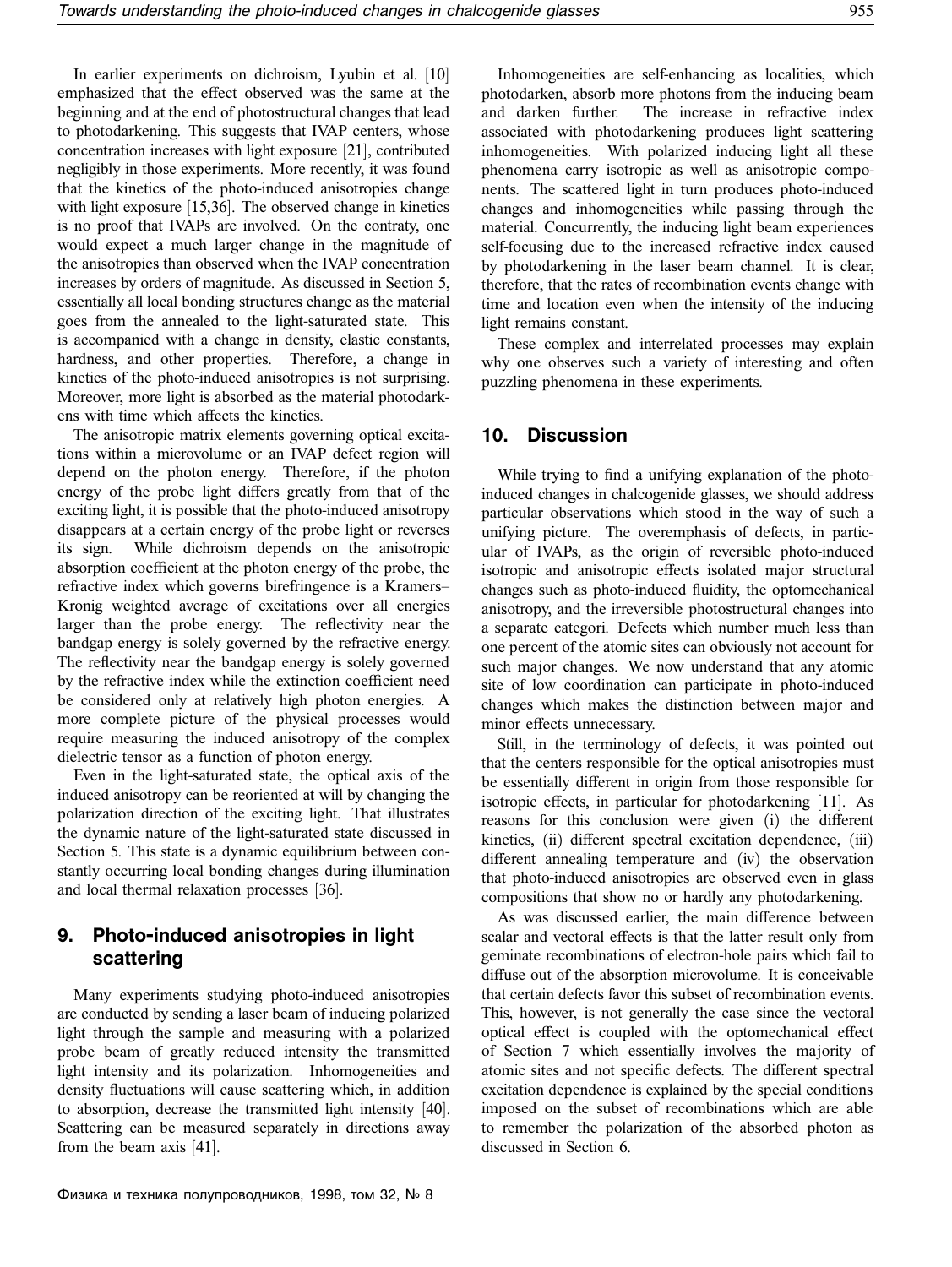The kinetics of the two groups of effects is naturally different. When photodarkening has saturated (zero kinetics) in the light-saturated state, the optical axis of the photo-induced anisotropy can still be reoriented becouse photostructural changes are continually happening in the dynamic balance of the light-saturated state. The local bonding orientations and thus the oscillator strengths are changed preferentially in accordance with the inducing light polarization. This process in turn saturates when it becomes energetically unfavorable to continue.

The elemental photostructural step is the same for both the isotropic and anisotropic effects. The manifestations are different however. Photodarkening results from the cumulative effect of many photostructural steps which decrease the medium range order and increase the lone-pair interactions and, thereby, the width of the valence band. It seems that such major photostructural change requires a higher anneal temperature than the local bonding configuration changes required for optical anisotropies.

Some chalcogenide glass compositions might not exhibit photodarkening because they might not develop a pronounced medium range order in their relaxed annealed state and, hence, might not experience any appreciable increase in the lone-pair interactions in the light-saturated state. These same glasses will nevertheless show photo-induced optical anisotropies due to changes in local bonding structure.

#### **11. Summary and conclusions**

Great strades have been made toward understanding the photo-induced changes in chalcogenide glasses. Most, if not all, of them are caused by elemental steps of photostructural change resulting from non-radiative recombination events via transient excitons. These elemental steps occur essentially everywhere in the material where there is freedom from steric hindrance.

Different manifestations of photo-induced changes result when the initial structural states or conditions of the material are different. Reversible changes occur from the annealed state while irreversibility necessarily results when the initial structural state of the material is of higher energy than the annealed state as is the case for voided and molecular films which are vapor deposited. Both the reversible and irreversible changes move toward the structure of a lightsaturated state which has less medium-range order and is of higher energy than the annealed state.

During illumination, the material is in a dynamic state which leads at high intensities to photo-induced fluidity, diffusion and phase changes.

Among the many recombination events, there are some which remember the polarization of the absorbed light. These are geminate recombinations occurring in the microvolume of the absorption process. This subset of non-radiative recombination processes yields photo-induced anisotropies of physico-chemical properties. They occur even for unpolarized light because of the transverse nature of electromagnetic waves but are more conveniently observed

with polarized light. Since the probability of recombinations falling into this special subset depends on light intensity, temperature, photon energy, and material properties, one finds behavioral differences between isotropic and anisotropic photo-induced changes depending of these parameters.

Among the photo-induced anisotropies are those of the optical properties such as dichroism, birefringence and light scattering among others. They are sometimes difficult to determine quantitatively because the changing optical properties change in turn locally the intensity and direction of the inducing light. This complicated set of problems where the light producing changes at one location depend on changes in optical properties which occurred previously at other locations is inherent to studies of optical properties changed by light. At present, there is no reason to believe that the observed phenomena result from anything different than the changes in transition matrix elements which result from the local bonding changes occurring in all the elemental steps of photostructural changes.

#### **12. Acknowledgments**

I am most grateful to Stan Ovshinsky for many enlightening discussions and to B.T. Kolomiets for his warm hospitality during my three visits to his laboratory in 1968, 1975 and 1988.

#### **References**

- [1] S.R. Ovshinsky. *Proc. 5th Ann. Natl. Conf. Industrial Research* (Chicago, IL, Industrial Research, Inc., 1969) p. 86; S.R. Ovshinsky, H. Fritzsche. Metallurgical Trans., **2**, 641 (1971); J.P. deNeufville, S.C. Moss, S.R. Ovshinsky. J. Non-Cryst. Sol., **13**, 191 (1974).
- [2] V.G. Zhadanov, B.T. Kolomiets, V.M. Lyubin, V.K. Malinovskii. Phys. St. Sol. (a), **52**, 621 (1979).
- [3] S. Rajagopalan, K.S. Harshavardhan, L.K. Malhotra, K.L. Chopra. J. Non-Cryst. Sol., **50**, 29 (1982).
- [4] J. Feinleib, J.P. deNeufville, S.C. Moss, S.R. Ovshinsky. Appl. Phys. Lett., **18**, 254 (1971); J.E. Griffiths, G.P. Espinosa, J.P. Remeika, J.C. Phillips. Phys. Rev. B, **25**, 1272 (1982).
- [5] S.R. Elliott, A.V. Kolobov. J. Non-Cryst. Sol., **128**, 216 (1991).
- [6] A.V. Kolobov, S.R. Elliott. Adv. Physics, **40**, 625 (1991), and references therein.
- [7] H. Hisakuri, Ke. Tanaka. Science, **270**, 974 (1995).
- [8] P. Krecmer, A.M. Moulin, R.J. Stephenson, T. Rayment, M.E. Welland, S.R. Elliott. Science, **277**, 1799 (1997).
- [9] Ke. Tanaka. J. Non-Cryst. Sol., **50 & 60**, 925 (1983); Japan. J. Appl. Phys., **25**, 779 (1986); Rev. Sol. St. Sci., **2–3**, 641 (1990).
- [10] V. Lyubin, V.K. Tikhomirov. J. Non-Cryst. Sol., **114**, 133 (1989).
- [11] S.R. Elliott, V.K. Tikhomirov. J. Non-Cryst. Sol., **198–200**, 669 (1996).
- [12] G. Pfeiffer, M.A. Paesler, S.C. Agarwal. J. Non-Cryst. Sol., **130**, 111 (1991).
- [13] V.K. Tikhomirov, S.R. Elliott. Phys. Rev. B, **51**, 5538 (1995).
- [14] V.K. Tikhomirov, G.J. Adriaenssens, S.R. Elliott. Phys. Rev. B, **55**, R660 (1997).